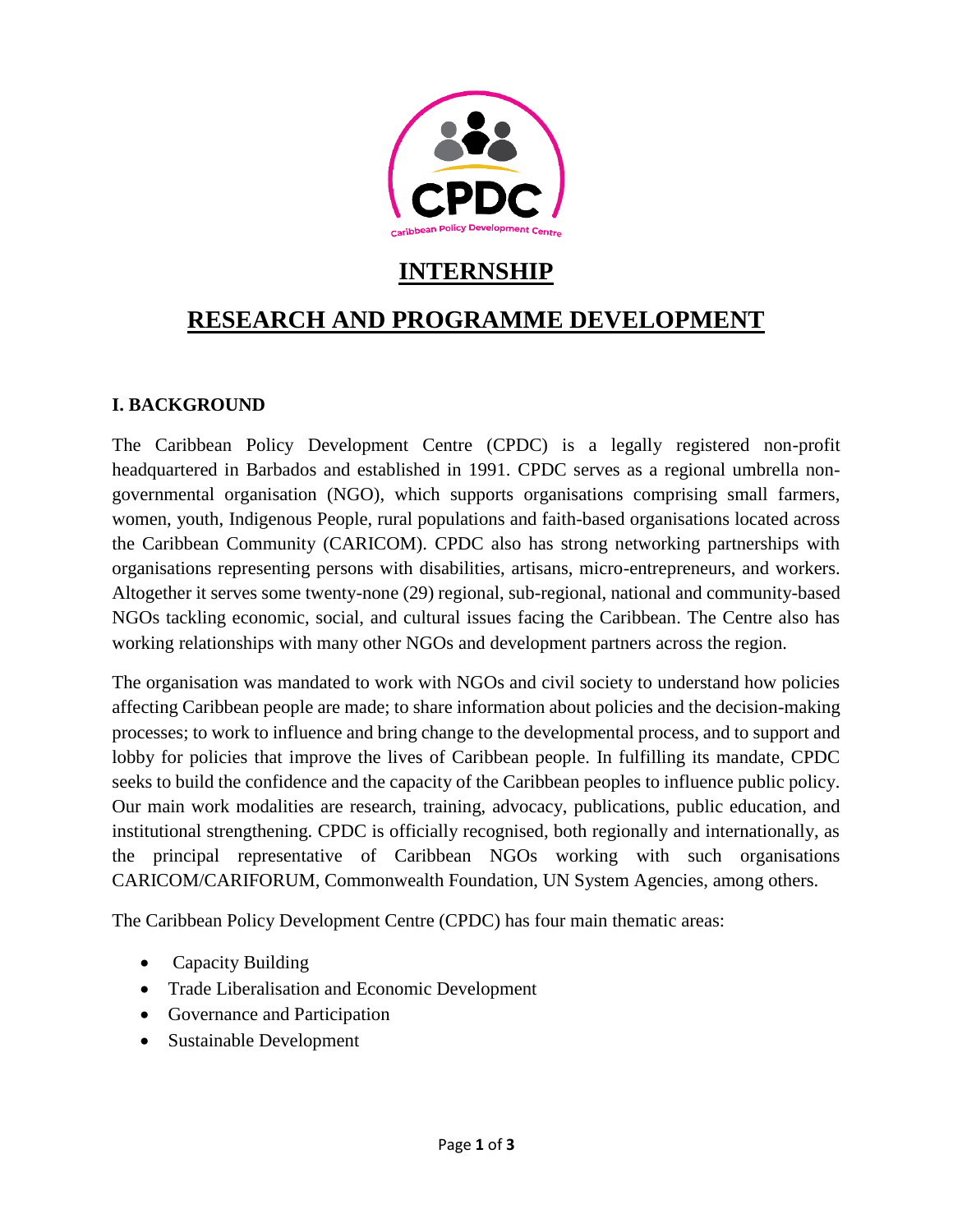### **II. Purpose and Objective**

The Caribbean Policy Development Centre (CPDC) is seeking an intern to assist with the organisation's programme/ project implementation. The intern will assist the CPDC's programme staff with substantive, organisational, and logistical support. The intern will not only obtain understanding of the CPDC's programmes as a result of this approach but will also build their skills in the following areas:

- Research
- Project implementation
- Proposal Writing
- Budgeting
- Policy Analysis
- Document Review
- Report Writing

### **Duties and Responsibilities**

While the precise tasks of interns vary, considering the dynamics of the work undertaken by the CPDC as well as the specific skills, competencies and areas of interest of the respective intern, the following responsibilities are required but are not limited to:

- Conduct research and gather/ analyse data on topics of relevance to CPDC's core programme areas: Capacity Building, Sustainable Development, Governance and Participation, Trade Liberalisation and Economic Development
- Support project team with logistical and administrative elements of virtual / and in persons convenings that include forums, roundtables, workshops and training sessions
- Provide support to the project team with the drafting and editing of reports, presentations, official communications, and articles
- Support the review of project budgets, financial and narrative reports
- Formulate meeting reports
- Support the project team to regularly report on project progress and implementation of activities
- Pro-actively contribute to day-to-day project implementation and ensure conformity to expected results and project work-plans
- Attend workshops and meetings as required
- Undertake other tasks and activities as requested

## **III. QUALIFICATION/ SKILLS REQUIREMENTS**

### **Qualification and Experience**

Candidates should demonstrate their qualifications and proven experience to have the following qualifications/specialised knowledge/experience required to complete the internship: